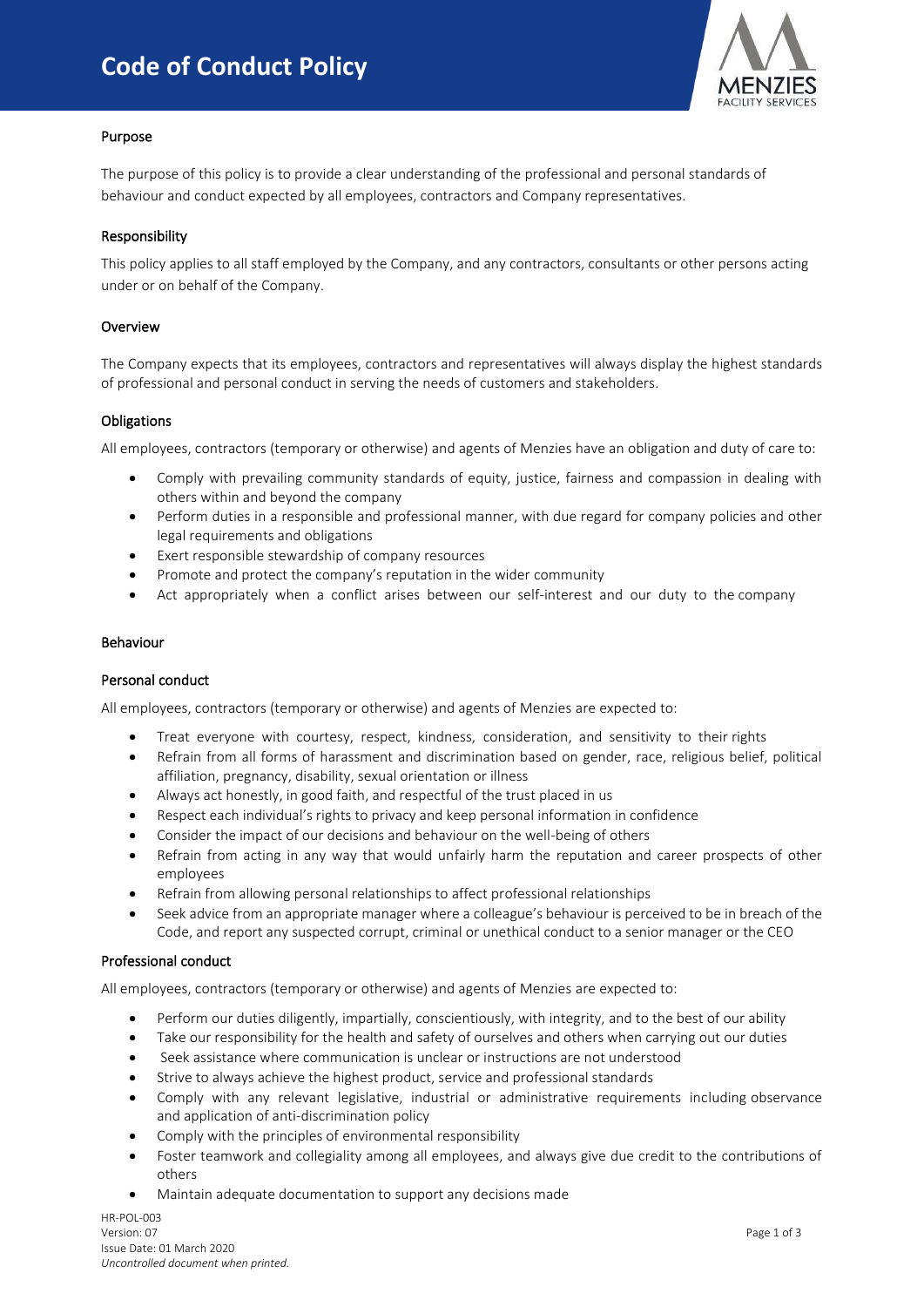

- Take no improper advantage of any official information gained in the course of our employment
- Refrain from allowing personal political views and/or affiliations or other personal interests to influence the performance of duties or exercise of responsibilities

### Stewardship of company resources

All employees, contractors (temporary or otherwise) and agents of Menzies are expected to:

- Use company technical and physical resources properly, responsibly and for legitimate purposes only
- Seek permission before using company property for personal purpose s
- Use resources in a manner that causes no harm to the community or environment
- Strive to always obtain value for company money spent and avoid waste and extravagance in the use of company resources
- Secure all company property against theft or fraud
- Maintain the integrity and security of all company intellectual property
- Maintain the security, integrity and confidentiality of all relevant company commercial and other information
- Protection and promotion of the company's reputation

All employees, contractors (temporary or otherwise) and agents of Menzies are expected to:

- Promote the company wherever possible in our professional dealings with others
- Refrain from representing ourselves as spokespersons, or acting for or on behalf of the company unless authorised to do so (and when in doubt seek advice form a senior manager or the HR Manager)
- Refrain from engaging in any activity that may compromise the company's integrity and reputation

### Dealing with conflicts of interest

All employees, contractors (temporary or otherwise) and agents of Menzies are expected to:

- Ensure that our financial and other interests and actions do not conflict or seem to conflict with the obligations and requirements of our company position – or advance our own interests over those of the company
- Avoid any financial or other interest or undertaking that could directly or indirectly, compromise the performance of our duties
- Take all suitable measures to avoid or deal appropriately with any situation in which we may have or been seen to have a conflict arising out of our relationship with others within or beyond the company
- Notify a senior manager and/ or the Human Resources Manager, as appropriate, of the existence of an actual or potential conflict of interest
- Declare our relationship when participating in decisions affecting another person with whom we have a personal relationship

### Compliance and breaches

All company employee or contractors (temporary or otherwise) and agents of Menzies International must comply with this Code of Conduct and report any breaches to their senior manager and/or the HR Manager, as appropriate.

All employees, contractors (temporary or otherwise) and agents of Menzies International whose conduct falls below the standards outlined in the Code will be counselled accordingly and/or disciplined in accordance with Menzies disciplinary procedure. In the case of a contractor, they may have their contract terminated in line with their subcontractor agreement.

### Related Policies and Procedures

• Corrective Action & Discipline Policy